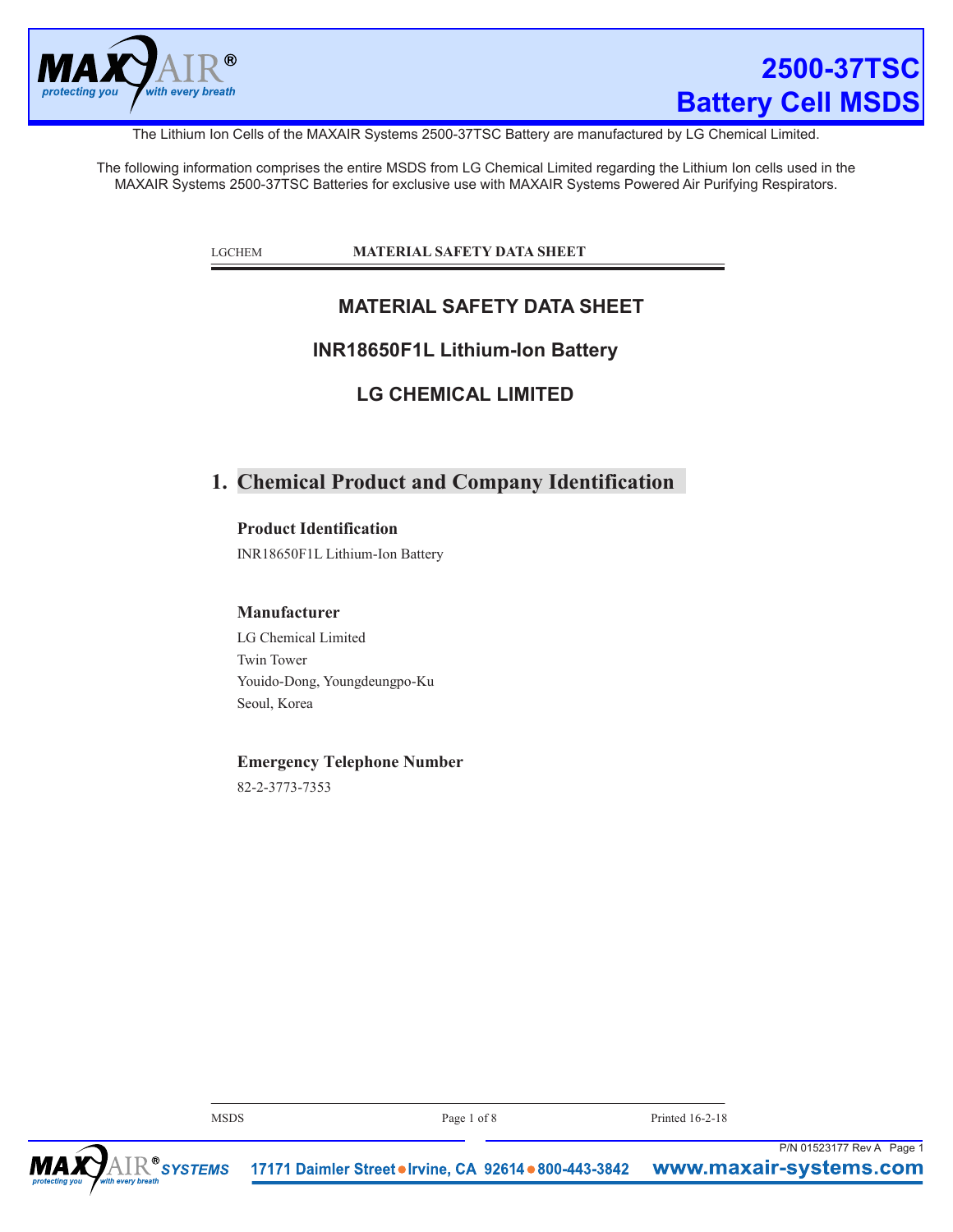

# **2. Composition Information**

| <b>Hazardous Ingredients</b>                | $\frac{6}{9}$ | <b>CAS Number</b> |
|---------------------------------------------|---------------|-------------------|
| Nickel compound                             | $0 - 25$      | 1313-99-1         |
| Manganese compound                          | $0 - 15$      | 1313-13-9         |
| Cobalt compound                             | $4 - 50$      | 1307-96-6         |
| Styrene-Butadiene-Rubber                    | $<$ 1         | 27288-99-9        |
| Polyvinylidene Fluoride (PVDF)              | $<$ 5         | 24937-79-9        |
| Aluminum Foil                               | $2 - 10$      | 7429-90-5         |
| Copper Foil                                 | $2 - 10$      | 7440-50-8         |
| Carbon                                      | $10-30$       | 7440-44-0         |
| Electrolyte (Ethylene carbonate)            | $10 - 20$     | $96-49-1$         |
| Lithium hexafluorophosphate                 | $<$ 5         | 21324-40-3        |
| Stainless steel, Nickel and inert materials | Remainder     | N/A               |
|                                             |               |                   |

## **Emergency Overview**

May explode in a fire, which could release hydrogen fluoride gas. Use extinguishing media suitable for materials burning in fire.

# **3. Hazards Identification**

### **Primary routes of entry**

| Skin contact    | NO. |
|-----------------|-----|
| Skin absorption | NO. |
| Eye contact     | NO. |
| Inhalation      | NO. |
| Ingestion       | NO. |

### **Symptoms of exposure**

Skin contact No effect under routine handling and use.

Skin absorption No effect under routine handling and use.

Eye contact No effect under routine handling and use.

MSDS Page 2 of 8 Printed 16-2-18

P/N 01523177 Rev A Page 2

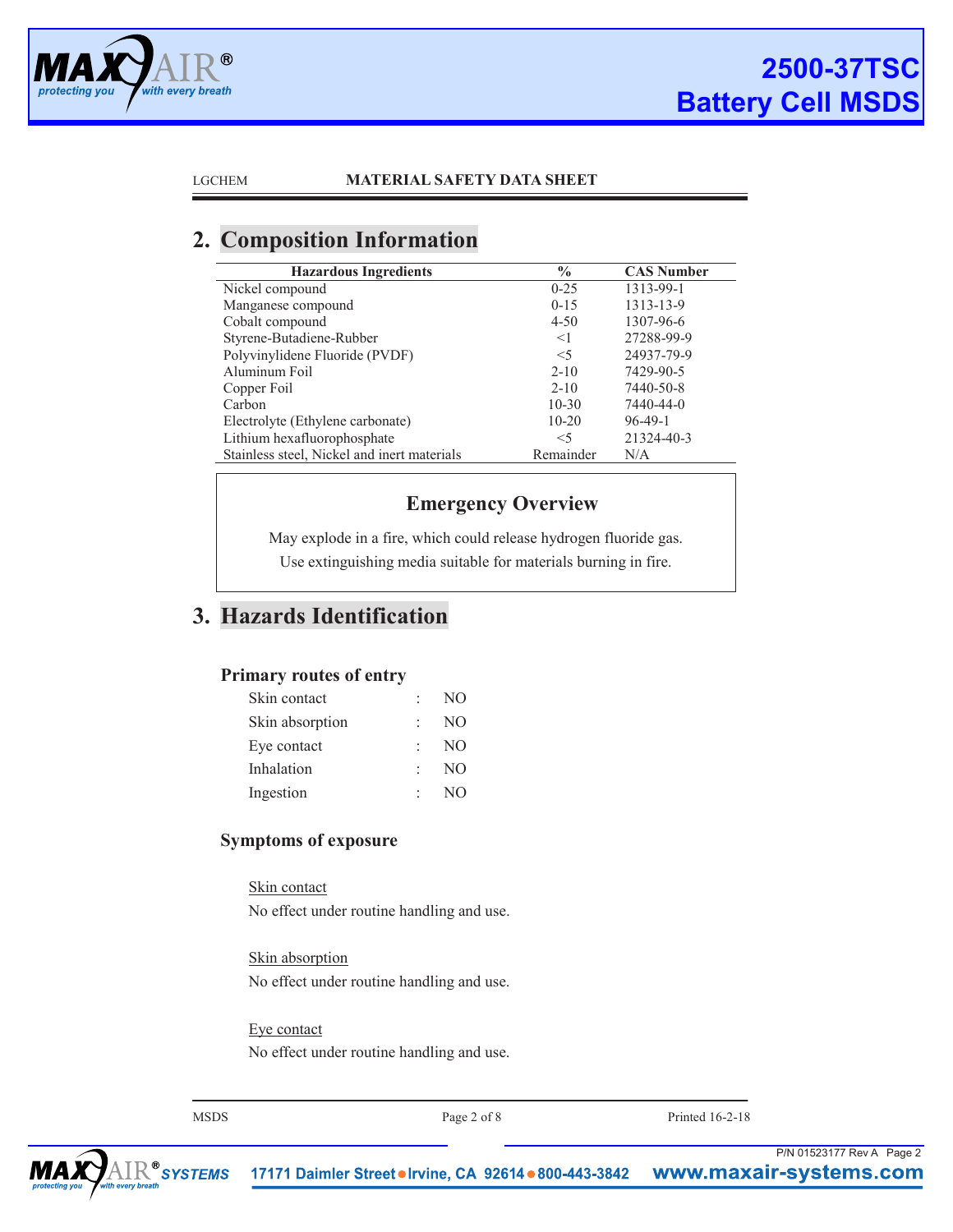

Inhalation No effect under routine handling and use.

Reported as carcinogen Not applicable

# **4. First Aid Measures**

**Inhalation** Not a health hazard.

**Eye contact** Not a health hazard.

**Skin contact** Not a health hazard.

**Ingestion** If swallowed, obtain medical attention immediately.

### **IF EXPOSURE TO INTERNAL MATERIALS WITHIN CELL DUE TO DAMAGED OUTER CASING, THE FOLLOWING ACTIONS ARE RECOMMENDED ;**

#### **Inhalation**

Leave area immediately and seek medical attention.

### **Eye contact**

Rinse eyes with water for 15 minutes and seek medical attention.

### **Skin contact**

Wash area thoroughly with soap and water and seek medical attention.

#### **Ingestion**

Drink milk/water and induce vomiting; seek medical attention.

MSDS Page 3 of 8 Printed 16-2-18

P/N 01523177 Rev A Page 3

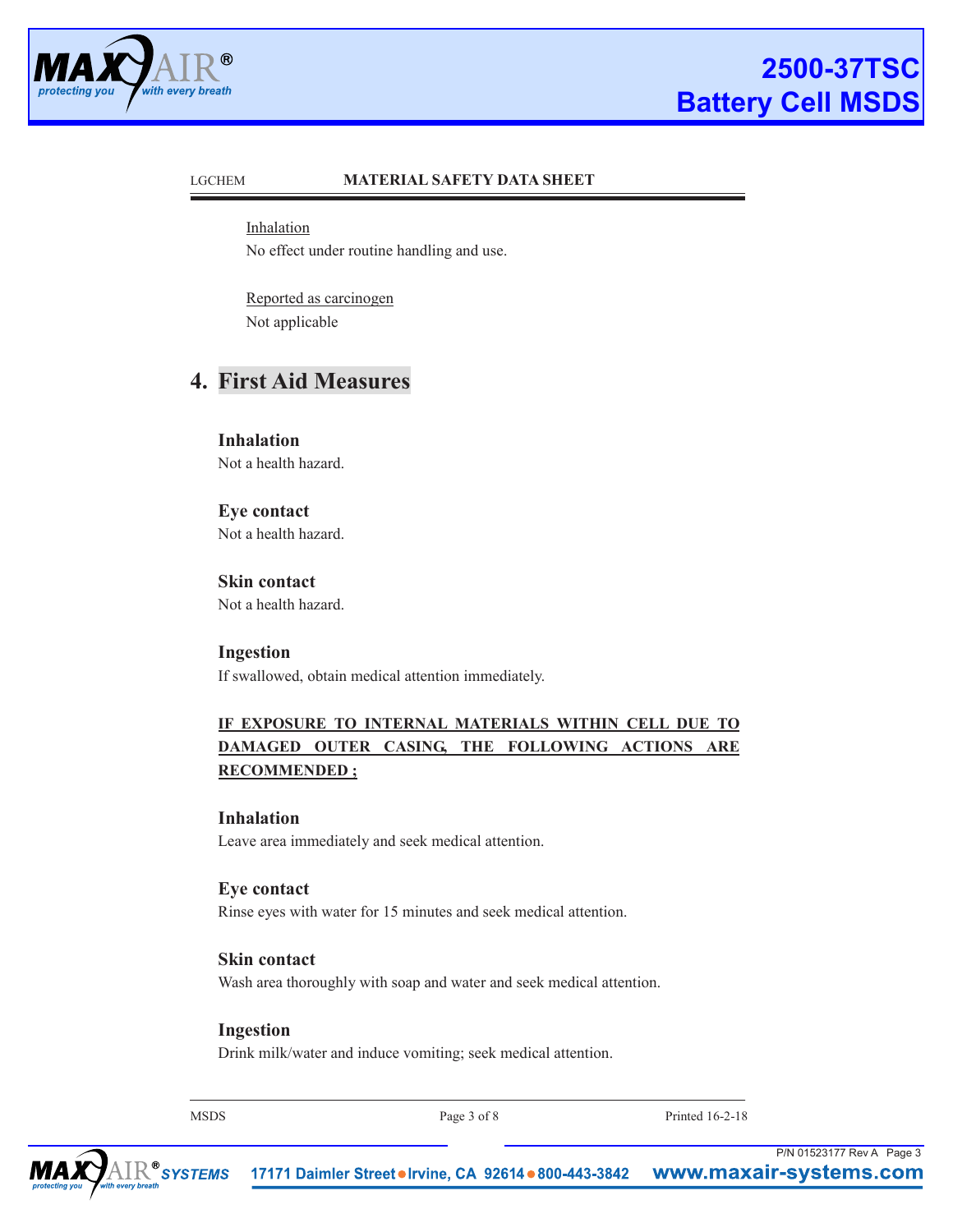

# **5. Fire Fighting Measures**

### **General Hazard**

Cell is not flammable but internal organic material will burn if the cell is incinerated. Combustion products include, but are not limited to hydrogen fluoride, carbon monoxide and carbon dioxide.

### **Extinguishing Media**

Use extinguishing media suitable for the materials that are burning.

### **Special Firefighting Instructions**

If possible, remove cell(s) from fire fighting area. If heated above  $125^{\circ}$ C, cell(s) may explode/vent.

### **Firefighting Equipment**

Use NIOSH/MSHA approved full-face self-contained breathing apparatus (SCBA) with full protective gear.

# **6. Accidental Release Measures**

#### **On Land**

Place material into suitable containers and call local fire/police department.

#### **In Water**

If possible, remove from water and call local fire/police department.

# **7. Handling and Storage**

### **Handling**

No special protective clothing required for handling individual cells.

#### **Storage**

Store in a cool, dry place.

MSDS Page 4 of 8 Printed 16-2-18

P/N 01523177 Rev A Page 4

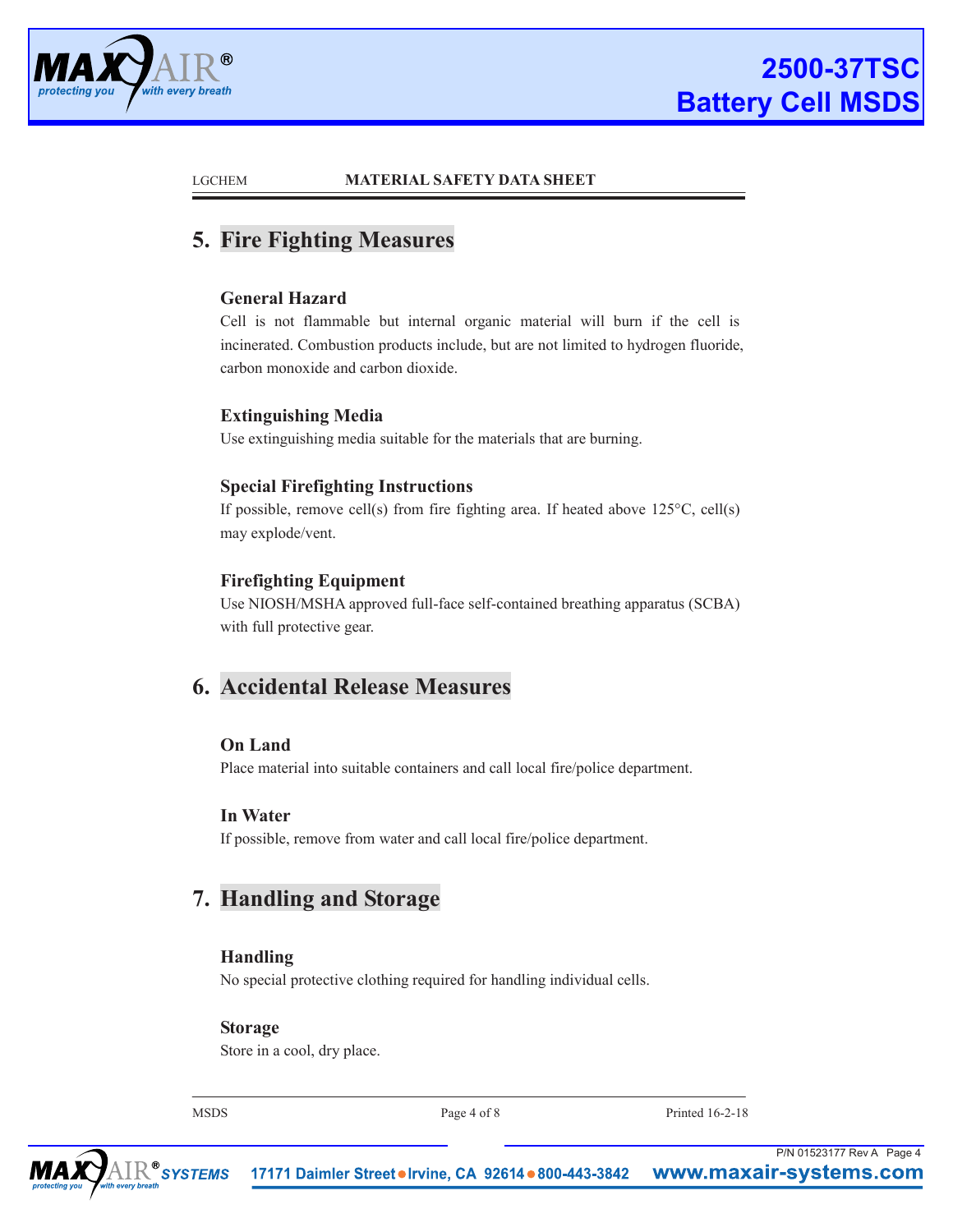

# **8. Exposure Controls / Personal Protection**

### **Engineering controls**

Keep away from heat and open flame. Store in a cool dry place.

### **Personal Protection**

**Respirator** Not required during normal operations. SCBA required in the event of a fire.

Eye/face protection Not required beyond safety practices of employer.

Gloves Not required for handling of cells.

Foot protection Steel toed shoes recommended for large container handling.

# **9. Physical and Chemical Properties**

| <b>State</b>        | Solid     |
|---------------------|-----------|
| Odor                | N/A       |
| PH                  | N/A       |
| Vapor pressure      | N/A       |
| Vapor density       | N/A       |
| Boiling point       | N/A       |
| Solubility in water | Insoluble |
| Specific gravity    | N/A       |
| Density             | N/A       |

| irir hraafh | $\mathop{\mathrm{IR}}\nolimits^\circ$ sys $\tau$ EMS $\;$ 17171 Daimler Street $\bullet$ Irvine, CA 92614 $\bullet$ 800-443-3842 $\;$ WWW. <code>maxair-systems.com</code> | P/N 01523177 Rev A Page 5 |  |
|-------------|----------------------------------------------------------------------------------------------------------------------------------------------------------------------------|---------------------------|--|
| <b>MSDS</b> | Page 5 of 8                                                                                                                                                                | Printed 16-2-18           |  |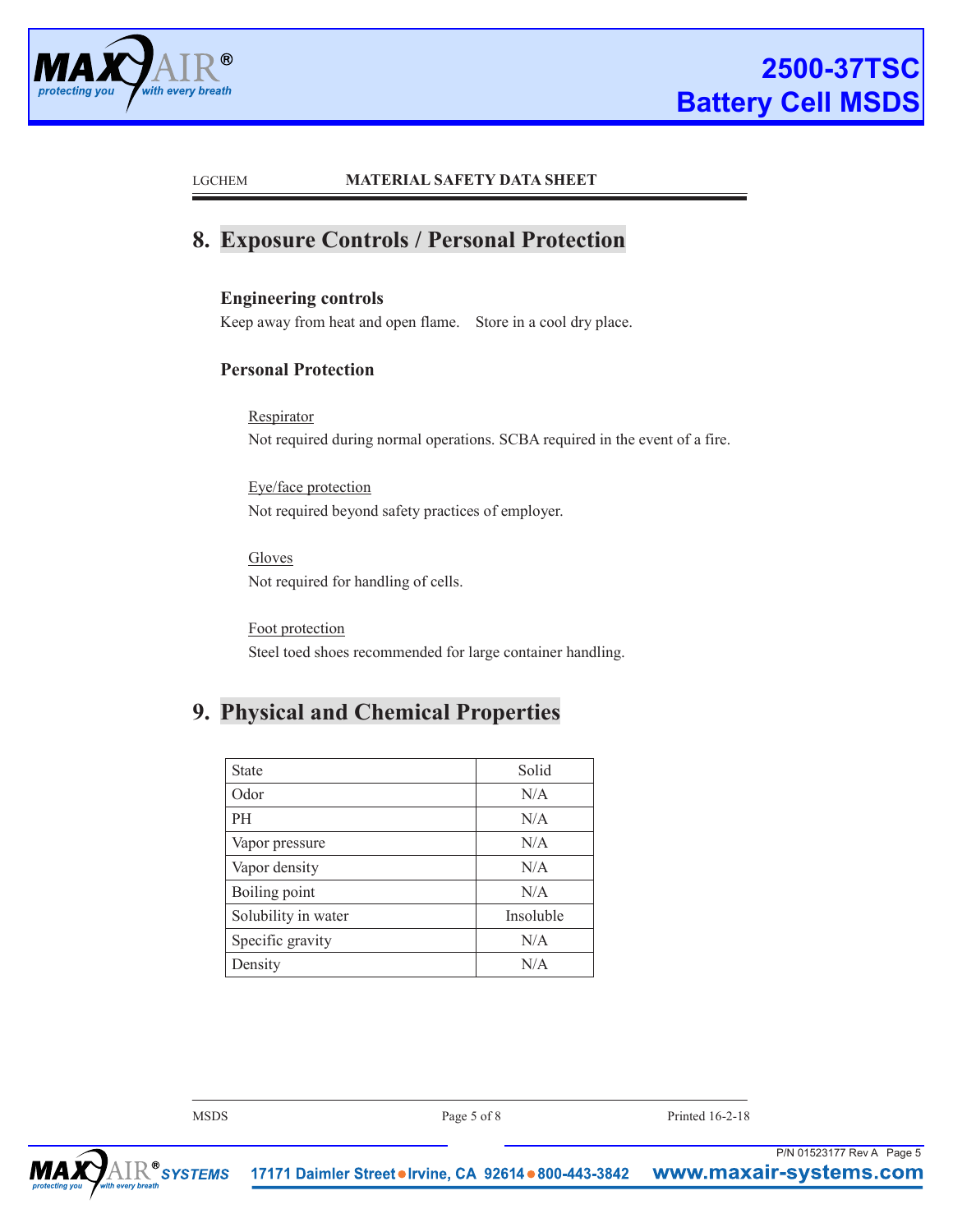

# **10. Stability and Reactivity**

### **Reactivity**

None

### **Incompatibilities**

None during normal operation. Avoid exposure to heat, open flame, and corrosives.

### **Hazardous Decomposition Products**

None during normal operating conditions. If cells are opened, hydrogen fluoride and carbon monoxide may be released.

### **Conditions To Avoid**

Avoid exposure to heat and open flame. Do not puncture, crush or incinerate.

# **11. Toxicological Information**

This product does not elicit toxicological properties during routine handling and use.

| Sensitization  | Teratogenicity |     | Acute toxicity |  |
|----------------|----------------|-----|----------------|--|
| N <sub>O</sub> | NO.            | NO. | $\overline{M}$ |  |

If the cells are opened through misuse or damage, discard immediately. Internal components of cell are irritants and sensitizers.

# **12. Ecological Information**

Some materials within the cell are bioaccumulative. Under normal conditions, these materials are contained and pose no risk to persons or the surrounding environment.

| ۰,<br>I<br>۰. |
|---------------|
|---------------|

Page 6 of 8 Printed 16-2-18

P/N 01523177 Rev A Page 6

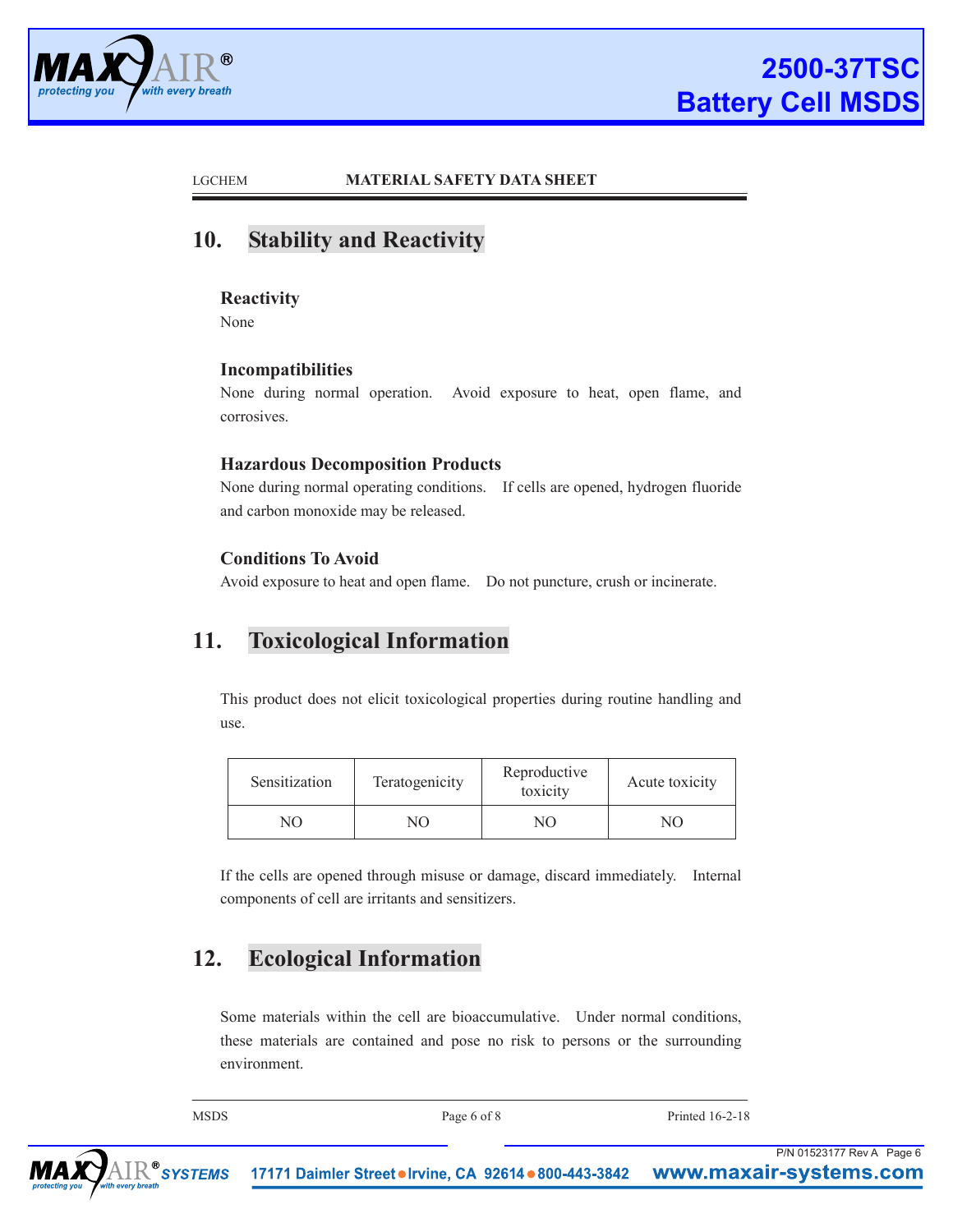

P/N 01523177 Rev A Page 7

#### LGCHEM **MATERIAL SAFETY DATA SHEET**

# **13. Disposal Considerations**

California regulated debris

RCRA Waste Code : Non-regulated

Dispose of according to all federal, state, and local regulations.

## **14. Transport Information**

Lithium Ion batteries are considered to be "Rechargeable batteries" and meet the requirements of transportation by the U.S. Department of Transportation(DOT), the International Civil Aviation Administration(ICAO), the International Maritime Dangerous Goods (IMDG) Code.

Even classified as lithium ion batteries (UN3480), 2016 IATA Dangerous Goods Regulations 57th edition Packing Instruction 965 Section IB or II is applied.

The general and additional requirements apply to all lithium ion cells and batteries prepared for transport according to this packing instruction:

1) Section IB applies to lithium ion cells with a Watt-hour rating not exceeding 20 Wh and lithium ion batteries with a Watt-hour rating not exceeding 100 Wh packed in quantities that exceed the allowance permitted in Section II, Table 965-II; and

**TABLE 965-IB** 

|                                                                   | Net quantity per package<br>Passenger aircraft | Net quantity per package<br>Cargo Aircraft Only |
|-------------------------------------------------------------------|------------------------------------------------|-------------------------------------------------|
| Lithium ion cells and batteries                                   | 10 kg                                          | 10 kg                                           |
| <b><i>PARTICULAR AT STATISTICS CONTINUES IN A STATISTICS.</i></b> |                                                |                                                 |
|                                                                   |                                                |                                                 |
| OUTER PACKAGINGS                                                  |                                                |                                                 |

2) Section II applies to lithium ion cells with a Watt-hour rating not exceeding 20 Wh and lithium ion batteries with a Watt-hour rating not exceeding 100 Wh packed in quantities not exceeding the allowance permitted in Section II, Table 965-II.

| <b>TABLE 965-II</b> |  |  |  |  |
|---------------------|--|--|--|--|
|                     |  |  |  |  |

| Contents                                         | with a Watt-hour rating of 2.7 Wh.<br>or less | Lithium ion cells and/or batteries   Lithium ion cells with a Watt-hour rating of  <br>more than 2.7 Wh but not more than<br>20 Wh | Lithium ion batteries with a Watt-<br>hour rating of more than 2.7 Wh but<br>not more than 100 Wh |
|--------------------------------------------------|-----------------------------------------------|------------------------------------------------------------------------------------------------------------------------------------|---------------------------------------------------------------------------------------------------|
|                                                  |                                               |                                                                                                                                    |                                                                                                   |
| Maximum number of cells/batteries per<br>package | No limit                                      | 8 cells                                                                                                                            | 2 Batteries                                                                                       |
| Maximum net quantity per package                 | $2.5$ kg                                      |                                                                                                                                    |                                                                                                   |

MSDS Page 7 of 8 Printed 16-2-18